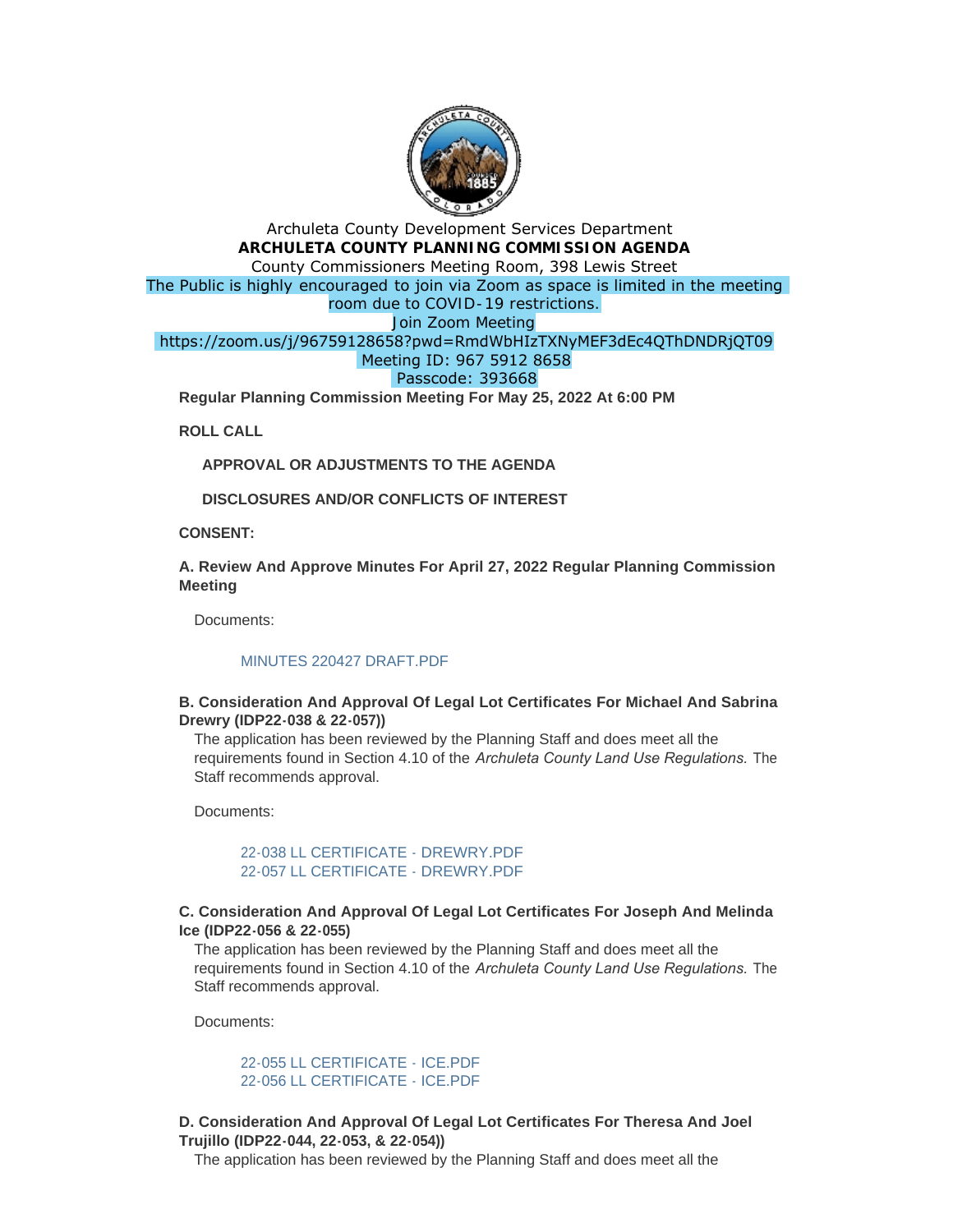requirements found in Section 4.10 of the *Archuleta County Land Use Regulations.* The Staff recommends approval.

Documents:

[22-044 LL CERTIFICATE - TRUJILLO.PDF](http://www.archuletacounty.org/AgendaCenter/ViewFile/Item/10608?fileID=8284) [22-053 LL CERTIFICATE - TRUJILLO.PDF](http://www.archuletacounty.org/AgendaCenter/ViewFile/Item/10608?fileID=8285) [22-054 LL CERTIFICATE - TRUJILLO.PDF](http://www.archuletacounty.org/AgendaCenter/ViewFile/Item/10608?fileID=8286)

# **OLD BUSINESS:**

### **A. Review And Consider Conditions Of Approval For PLN22-010 Lodging CUP For Paradise Ranch**

Due to Planning Staff error, public notice for the CUP application which was conditionally approved at the March 2022 Planning Commission Meeting, informed neighbors of the wrong hearing date. These neighbors showed up in good faith to the April 2022 PC meeting to provide their comment. The PC Chairman allowed their comments and asked that we revisit the issue during the May 2022 PC meeting to consider possible changes to the conditions of approval for the CUP.

#### Documents:

### [22-010 PARADISE RANCH, LODGING CUP, PC CONDITION REVIEW, STAFF](http://www.archuletacounty.org/AgendaCenter/ViewFile/Item/10612?fileID=8287)  REPORT, 220525.PDF

#### **NEW BUSINESS:**

## **A. Public Meeting For (PLN22-021) Candelaria Subdivision Amendment 2022-01 Final Plat**

Public meeting to review and approve **(PLN22-021) the Candelaria Subdivision Amendment 2022-01 Final Plat, Being a Replat of Lots 13, 14, 15, and 16, Vacating Rivas Court and Creating Lot 15Z and Lot 16Z.**

Documents:

#### [22-021, CANDELARIS SUBDIVISION AMENDMENT 2022-01, VACATE AND](http://www.archuletacounty.org/AgendaCenter/ViewFile/Item/10609?fileID=8281)  CONSOLIDATE REPLAT, PC STAFF REPORT, 220524.PDF

#### **B. Public Meeting To Review And Approve Proposed Changes To The Land Use Regulations**

These changes to the Land Use Regulations are regarding private pool security options and personal utility accessory structures.

Documents:

## [SECTION 3 - ZONING AMEND PROPOSED CHANGES, 220525.PDF](http://www.archuletacounty.org/AgendaCenter/ViewFile/Item/10610?fileID=8282) [SECTION 11 - DEFINITIONS AMEND PROPOSED CHANGES, 220525.PDF](http://www.archuletacounty.org/AgendaCenter/ViewFile/Item/10610?fileID=8283)

#### **MEMBER COMMENTS**

#### **ADJOURN**

**NEXT MEETING: JUNE 22, 2022 AT 6:00 PM**